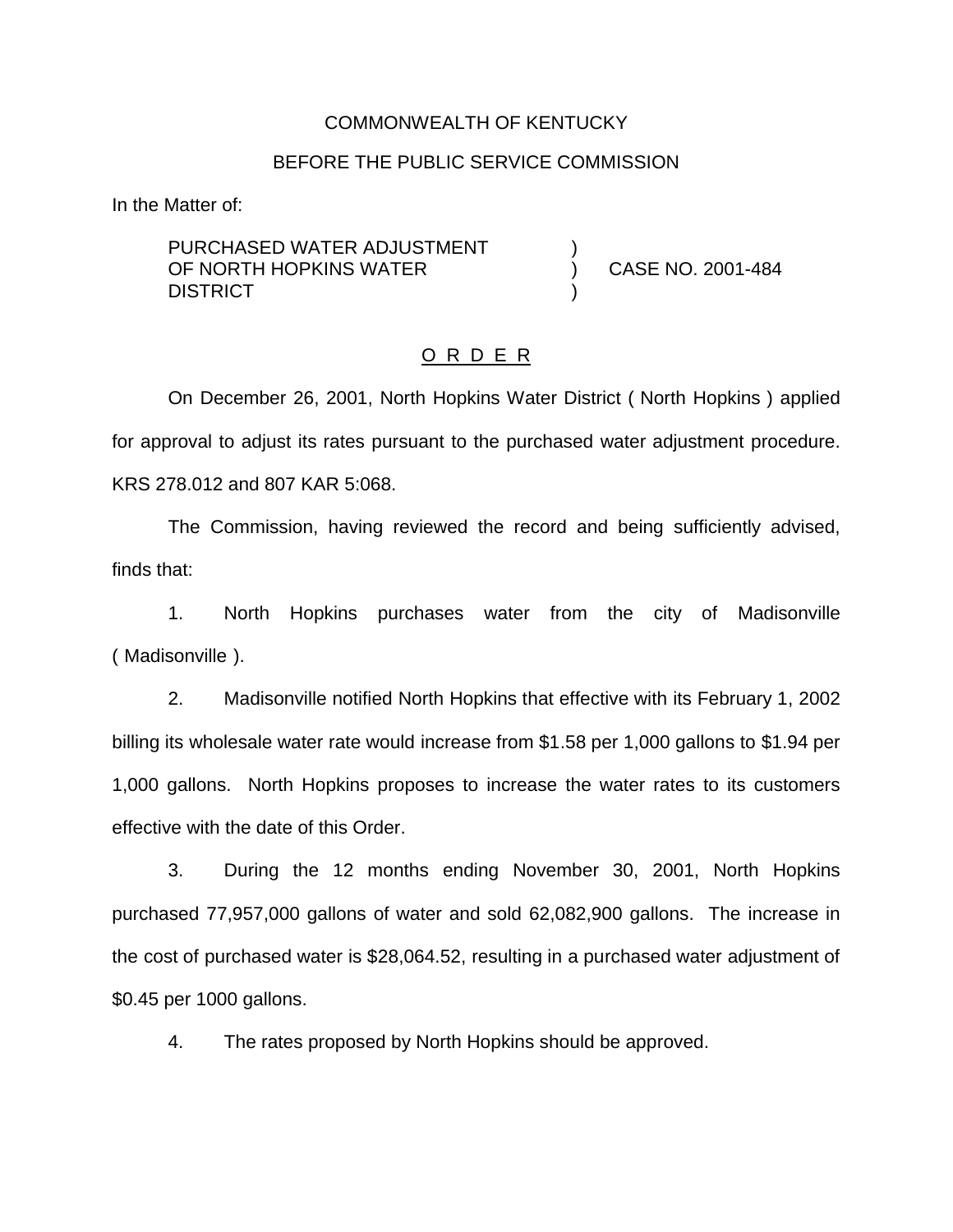5. The purchased water adjustment of \$0.45 per 1,000 gallons is fair, just, and reasonable and should be approved.

IT IS THEREFORE ORDERED that:

1. The proposed rates by North Hopkins are approved.

2. The purchased water adjustment of \$0.45 per 1,000 gallons and the rates in Appendix A, attached hereto and incorporated herein, are fair, just, and reasonable and are approved for services rendered on and after February 1, 2002.

3. Within 20 days of the date of this Order, North Hopkins shall file with the Commission revised tariff sheets showing the rates approved herein.

Done at Frankfort, Kentucky, this 25<sup>th</sup> day of January, 2002.

By the Commission

ATTEST:

دام سەرت  $\bigcup_{\sim}$